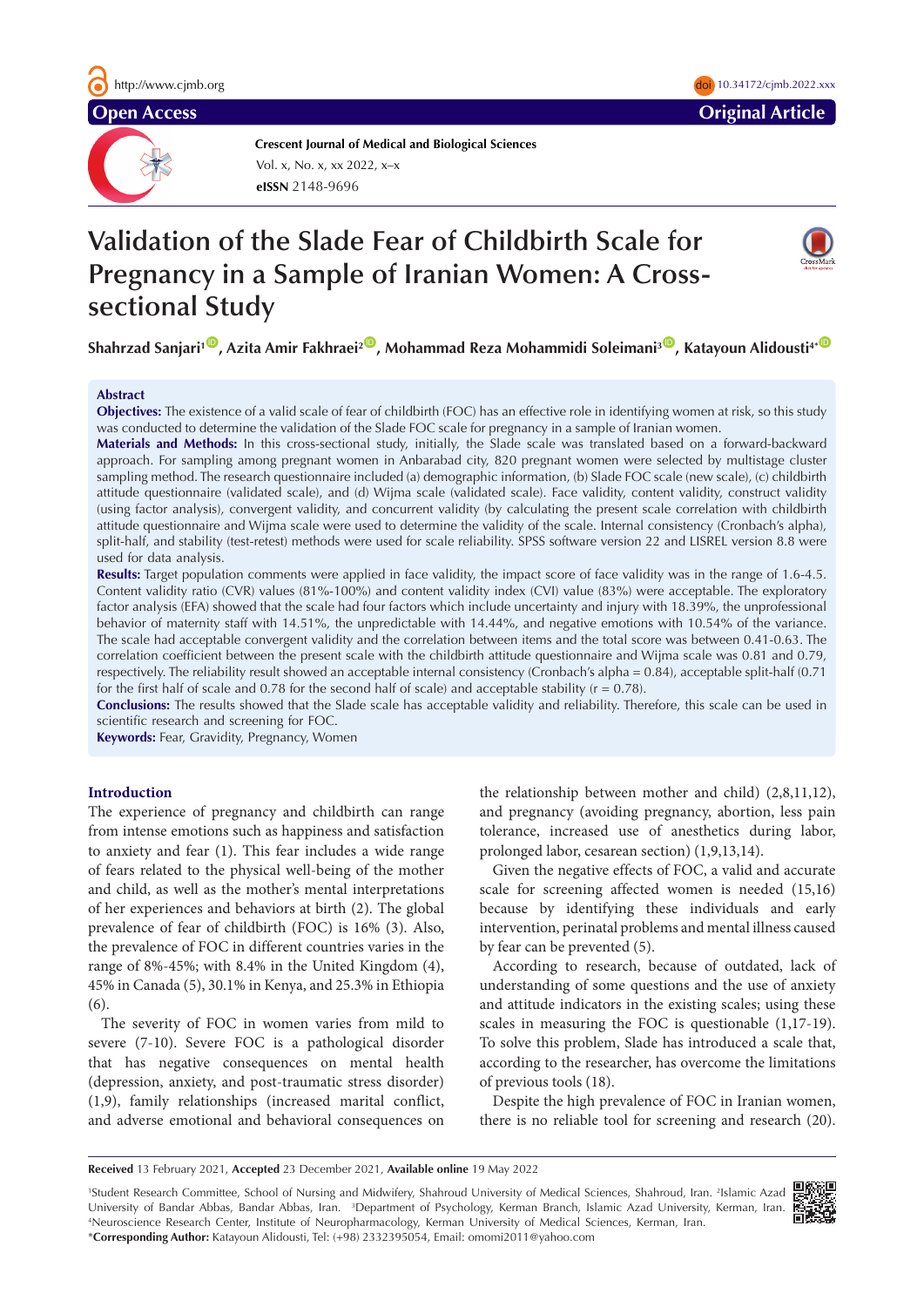# Key Messages

- Fear of childbirth has undesirable consequences on women, so it is very important to identify women at risk.
- This study provides a valid scale for measuring the fear of childbirth.

Anbarabad city with a population of 200,000 people, due to job opportunities offered in agriculture and conversion industries is a city migrating from other provinces of Iran (21,22). Therefore, the aim of this study was to validate the Slade FOC scale for pregnancy in a sample of Iranian women.

# **Materials and Methods**

This cross-sectional study was performed on 820 pregnant women, referring to Anbarabad health centers in 2021. Because of the prevalence of coronavirus and health instructions, informed consent was obtained by telephone after stating the objectives of the study, the conditions of confidentiality, withdrawal from research, and voluntary participation in the study (23,24).

To prepare the study scale, the method of Arabi et al was used in 4 steps; the first and second step is to translate the scale with a forward-backward approach. First, the English scale was translated into Persian separately by two midwives and fluent in English. Then, an agreement is reached between two translators on a final version of the items. In the end, the same people (midwives) translated the final version into English. In the third and fourth stages, the validity and reliability of the scale were evaluated (25).

# Face Validity

This section was performed in 2 quantitative and qualitative parts on 10 literate pregnant women who were referred to health centers to receive prenatal care. The sampling method was convenient. The qualitative part was conducted by face-to-face interviews with women to assess the simplicity, relevance and comprehensibility of the items (26). In the quantitative part, after determining the importance of each item based on a 5-point Likert scale by the participants, the impact score for each item was calculated (27). The method of calculating the impact factor is: Frequency (percentage)  $\times$  Importance, items with values < 1.5 are deleted (28).

# Content Validity

In content validity, the content validity index (CVI) and the content validity ratio (CVR) were evaluated by 10 experts who had experience working with women with FOC or experience writing an article or dissertation in this field (3 Ph.D. in Psychology, 5 Ph.D. In Counseling and 2 Ph.D. in Reproductive Health and Obstetricians). To calculate the CVR, 10 experts were asked to score the necessity of each item of the questionnaire in a 3-point Likert scale

(necessary to unnecessary). The CVR calculation formula for each item is as follows: ((Number of responses to the required option – 5)/5). The minimum CVR value for evaluation by 10 experts is 0.62 (29).

To calculate CVI: First, a list of scale items was provided to 10 experts and they were asked to score the "relevance", "clarity" and "simplicity" of each item on a Likert scale. The Likert scale about the criterion of "relevance" includes: 1) irrelevant, 2) the need for fundamental change, 3) the need for a minor change, and 4) completely relevant), about the criterion of "clarity" includes: 1) unclear 2) the need for fundamental change, 3) the need for minor change and 4) completely clear) and about the criterion of "simplicity" includes 1) not simple 2) the need for fundamental change, 3) the need for minor change and 4) completely simple) (30-32). Then, for each item, the percentage of experts' answers to options 3 and 4 was calculated based on the 3 criteria of "relevance", "clarity" and "simplicity". If the amount obtained is above 0.79, the item is accepted (33).

# Construct Validity

# *Exploratory Factor Analysis (EFA)*

EFA by principal component analysis (PCA) with varimax rotation was used to evaluate the construct validity and determine the factor structure of the study scale (34). Kaiser-Meyer-Olkin (KMO) and Bartlett's test were used to evaluate the adequacy of sample size. The values obtained from KMO (0.78) and Bartlett's test (0.001) indicate that the sample size is sufficient (35). The sample size in EFA varies from 5-20 people per item (36). At this stage, 400 pregnant women were selected as a sample (20 people per item). Because of the possibility of falling samples, 450 people were considered as a final sample.

# *Confirmatory Factor Analysis (CFA)*

CFA was used to investigate the factor structure obtained from the 4-factor model. The standardized RMR (SRMR) < 0.1, root mean square error of approximation (RMSEA) < 0.1, comparative fit index (CFI) > 0.9, goodness-of-fit index (GFI) > 0.9, adjusted GFI (AGFI) > 0.85, chi-square/ degrees of freedom (CMIN/DF) <5 were used to test the overall fitness of the model (37). The sample size in CFA is 200 people (38). At this stage, 220 pregnant women were selected as a sample. Because of the possibility of falling samples, 220 people were considered as a final sample.

# Convergent Validity

To calculate the convergent validity, the correlation between each item and the total scale score was examined (39). A correlation greater than 0.4 indicates convergent validity for the relevant item (40).

#### Concurrent Validity

At this stage, correlation between the total score of the Slade scale (2021) and the total score of the Childbirth Attitude Questionnaire (CAQ) (1988) and the Wijma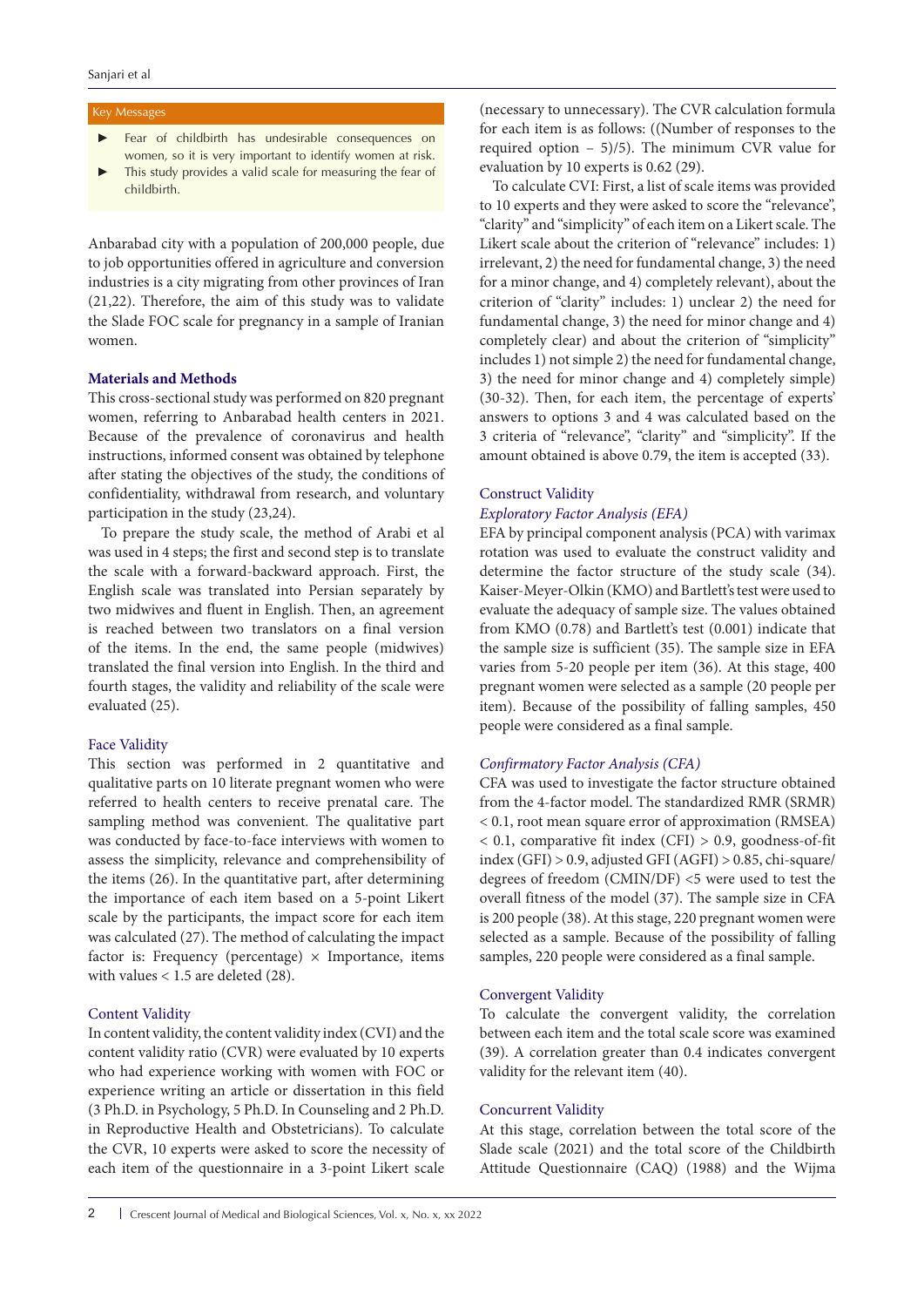Delivery Expectation Questionnaire (WDE-Q) (1998) were calculated. The statistical sample included 100 pregnant women based on Sanjari criteria (41).

# Sampling for Construct, Convergent and Concurrent Validity

Sampling was done by cluster sampling. In this method, first between health centers of Anbarabad city, two urban centers, and two rural centers were randomly selected. Then, by referring to these centers, the contact information of women who had been referred for prenatal care during 2021 was obtained and listed in an excel file (4320 pregnant women). Inclusion criteria included pregnancy, referral to health centers, willingness to participate in research, and literacy.

# Data Collection

After obtaining informed consent by phone, the link of the research questionnaire was sent to the participants via SMS, email, WhatsApp, Instagram. A paper questionnaire was sent to participants who did not have access to the Internet.

# Study Scales

*Slade FOC Scale:* This scale was created by Slade, which is a scale with 20 questions based on 4-point Likert. Each question is scored between 0-3, so the final score range of the scale is between 0-60. Its content validity has been reported as acceptable by Slade. This scale has been translated and adapted according to the method suggested by Arabi et al.

*CAQ:* This scale was developed by Areskog et al and Harman to measure the FOC in 16 items in the Likert scale with 4 options (none = 1, very low = 2, medium = 3, high = 4) (42-44). Gourounti et al confirmed the validity of the scale (45). In Iran, Sanjari et al and Khorsandi et al confirmed the validity and reliability of this scale by content validation method and Cronbach α (41,46).

*WDE-*Q: This scale was created by Wijma et al with 33 items on a 5-point Likert scale from 0-5. Final score range of the scale is between 0-165, and the cut-off point is 100. Questionnaire reliability by Wijma et al was determined by split-half and α methods, which were 89% and 93%, respectively (47). In other studies, the convergent validity of the scale has been evaluated as appropriate (48). Cronbach's alpha value was also reported as 0.84 (20).

# Reliability

Internal consistency (α coefficients), stability (testretest) methods were used to evaluate the reliability. To assess internal consistency, the Slade scale was given to 20 pregnant women (49) referred to Anbarabad health centers who were selected by convenience sampling method. Then the total α and each factor were calculated. We also calculated the reliability coefficient of the scale using the split-half method.

For test-retest, the scale was given to 20 women from the target population (50). After 2 weeks, the scale was completed again by the same people. The correlation coefficient between the 2 tests was calculated. Sampling was performed by the convenience method among literate pregnant women referring to Anbarabad health centers.

# Data Analysis

First, the frequency and frequency percentage of demographic information of each stage was calculated. In face validity, an item impact score above 1.5 is acceptable (51). In content validity, the minimum CVR value was considered to be 0.62 based on the score of 10 experts in the Lawshe table (29), and the minimum CVI value was considered 0.79 (33). In construct validity, KMO >0.6 indicates the adequacy of the sample size (52). In EFA, factors with eigenvalues greater than 1.5 were considered as the major factors (53). The minimum value of α was considered 0.7 (54). SPSS software version 22 and LISREL version 8.8 were used for data analysis. The significance level in the tests is  $0.05 < (55)$ .

# **Results**

Among 10 experts, 3 (30%) had a doctorate in general psychology, 5 had a doctorate (50%) in counseling, 1 (10%) had a doctorate in reproductive health and 1 (10%) had a specialty in obstetrics and gynecology. In terms of gender, 7 (70%) were female and 3 (30%) were male. Other demographic information related to other stages is summarized in (Table 1).

# Face Validity

In the qualitative step, some items of the scale were edited based on women's opinions. In the quantitative step, the impact score of all items obtained was above 1.5, so no items were deleted. Impact item scores are shown in (Table 2).

# Content Validity

CVR for the 20 items of the scale ranged from 81-100%. The CVI value was calculated to be 0.83% after 10 expert evaluations. Therefore, based on the results of this step, no items were removed (Table 2).

# Construct Validity

EFA: Based on the extraction coefficients of (Table 3), none of the scale items were omitted because the extraction coefficients of the items are higher than 0.3 (56). The scale comprises four saturation factors that explain 57.87% of the total variance, which explains the first factor with 18.39%, the second factor with 14.51%, the third factor with 14.44, and the four-factor with 10.54% of the variance, respectively (Table 4).

The items related to each factor are listed in (Table 5); these factors are named based on questions related to each dimension, review of vocabulary and terminology,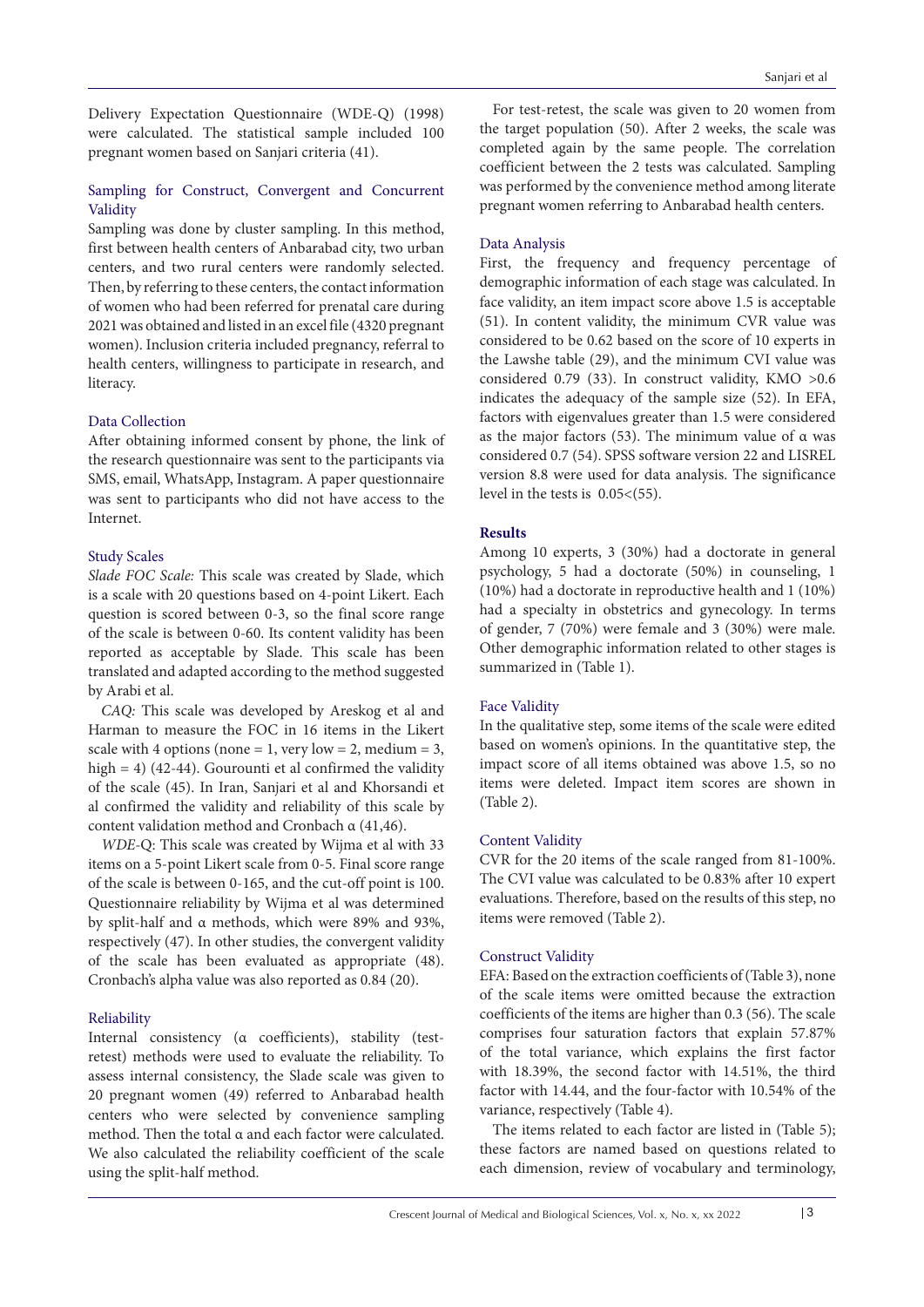| Employed<br>$3(30\%)$<br>University<br>5 (50%)<br>Under<br>Diploma &<br>Diploma<br>4(40%)<br><b>Illiterate&amp;</b><br>Primary<br>1(10%)<br>6(60%)<br>25<br>4 (40%)<br>$< 25$ | Housewife      | Nulliparous    |              |                    |                   |                | <b>Total</b>    |
|-------------------------------------------------------------------------------------------------------------------------------------------------------------------------------|----------------|----------------|--------------|--------------------|-------------------|----------------|-----------------|
|                                                                                                                                                                               |                |                | Multiparous  | First              | Second            | Third          |                 |
|                                                                                                                                                                               | 7 (70%)        | $6(60\%)$      | 4(40%)       | 5 (50%)            | 2(20%)            | $3(30\%)$      | $\overline{10}$ |
| 141 (33.02%)<br>216 (50.58%)<br>$200(46.8\%)$<br>$11 (2.57\%)$<br>175 (41%) 252 (59%)                                                                                         | 286 (66.98%)   | 277 (64.87%)   | 150 (35.1%)  | $(56.91\%)$<br>243 | 73 (17.1%)        | 111 (26%)      | 450             |
| 80 (38.46%)<br>103 (49.52%)<br>97 (46.63%)<br>$8(3.85\%)$<br>$(56.73\%)$<br>118<br>$(43.27\%)$<br>90                                                                          | $128(61.54\%)$ | 130 (62.5%)    | 78 (37.5%)   | 97 (46.63%)        | $(23.08\%)$<br>48 | (30.29%)<br>63 | 220             |
| 142 (33.02%)<br>216 (50.58%)<br>200 (46.8%)<br>$11(2.57\%)$<br>175 (41%) 252 (59%)                                                                                            | 287 (66.98%)   | $277(64.87\%)$ | 150 (35.1%)  | $(56.91\%)$<br>243 | 73 (17.1%)        | 111 (26%)      | 450             |
| 38 (38%)<br>41 (41%)<br>50 (50%)<br>$3(3\%)$<br>58 (58%)<br>36 (36%)                                                                                                          | 56 (56%)       | 57 (57%)       | 37 (37%)     | 45 (45%)           | 23 (23%)          | 26 (26%)       | 100             |
| 6 (31.58%)<br>$(47.37\%)$<br>$\circ$<br>8 (42.11%)<br>2 (10.53%)<br>$(63.16\%)$<br>$\overline{12}$<br>$(36.84\%)$                                                             | 13 (68.42%)    | 11 (57.89%)    | $8(42.11\%)$ | $10(52.63\%)$      | 3 (15.79%)        | 6(31.58%)      | 20              |
| $7(41.18\%)$<br>$(47.06\%)$<br>$\infty$<br>8 (47.06%)<br>$1 (5.88\%)$<br>$(58.82\%)$<br>$\overline{10}$<br>$(41.18\%)$                                                        | $10(58.82\%)$  | 11 (64.71%)    | 6 (35.29%)   | 8 (47.06%)         | 5 (29.41%)        | 4(23.53%)      | 20              |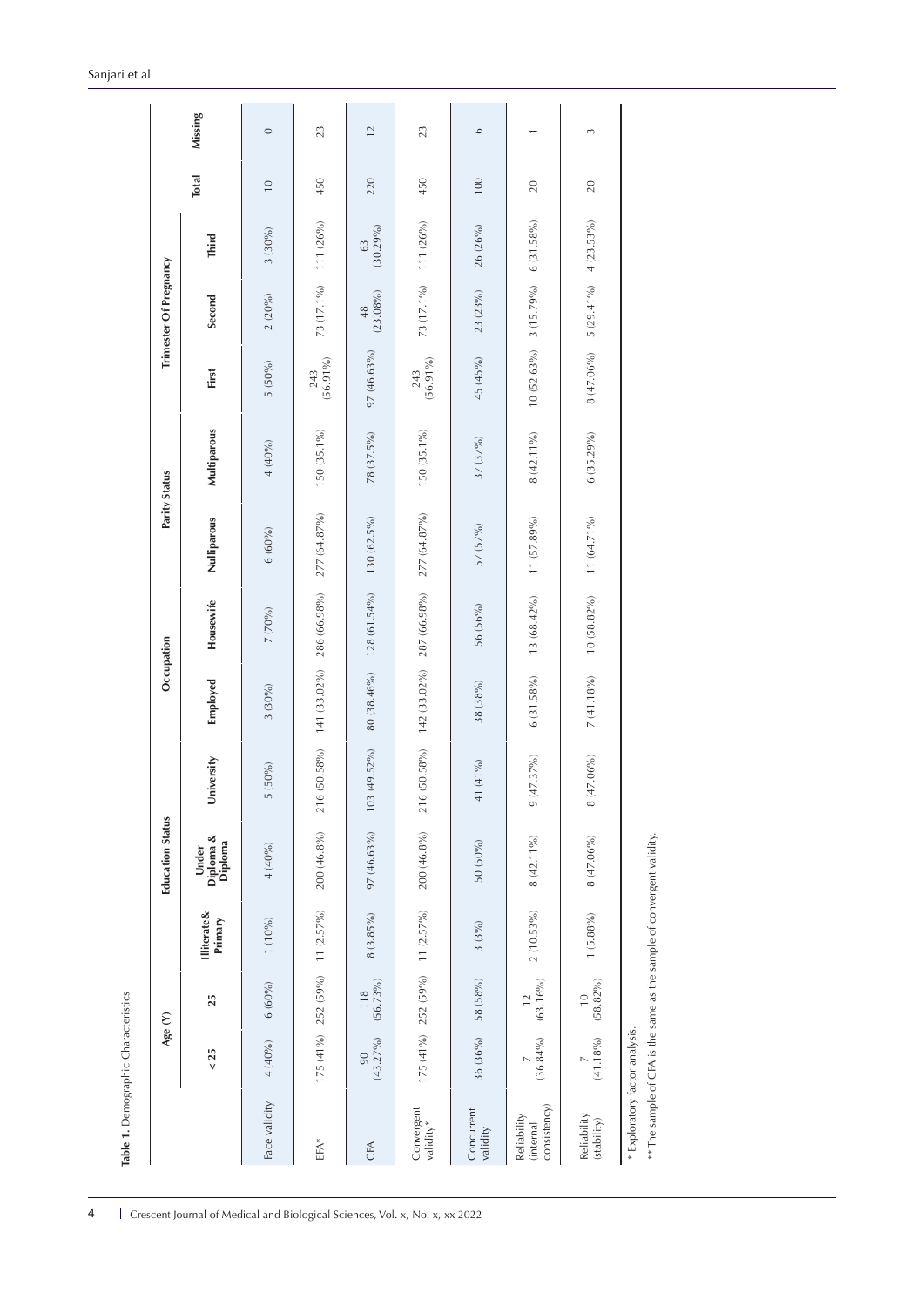| Table 2. Extract Values of Scale Validity                            |                                    |                          |                          |                                           |
|----------------------------------------------------------------------|------------------------------------|--------------------------|--------------------------|-------------------------------------------|
| <b>Item</b>                                                          | <b>Face Validity</b><br>$(n = 10)$ | <b>CVI</b><br>$(n = 10)$ | <b>CVR</b><br>$(n = 10)$ | <b>Convergent Validity</b><br>$(n = 450)$ |
| 1. Feeling good about birth                                          | 3.36                               | 0.80                     | 0.80                     | 0.42                                      |
| 2. Fear of untimely and unplanned delivery                           | 2.66                               | 0.80                     | 1.00                     | 0.57                                      |
| 3. Uncertainty of staff attention                                    | 2.66                               | 0.90                     | 0.80                     | 0.44                                      |
| 4. Concerns about postpartum complications                           | 3.36                               | 0.90                     | 1.00                     | 0.51                                      |
| 5. Uncertainty of pain tolerance                                     | 1.65                               | 0.80                     | 0.80                     | 0.60                                      |
| 6. Concerns about baby injuries during childbirth                    | 4.50                               | 1.00                     | 1.00                     | 0.54                                      |
| 7. Fear of not having control of the body during childbirth          | 2.34                               | 0.90                     | 1.00                     | 0.51                                      |
| 8. Uncertainty about the ability to give birth                       | 2.66                               | 0.80                     | 0.80                     | 0.62                                      |
| 9. Fear of not having the authority to make decisions                | 1.60                               | 0.83                     | 0.80                     | 0.50                                      |
| 10. Uncertainty about emotional adjustment to childbirth             | 1.85                               | 0.80                     | 0.80                     | 0.41                                      |
| 11. Unpredictability of labour                                       | 2.46                               | 0.80                     | 1.00                     | 0.57                                      |
| 12. Concerns about actions taken during hospitalization              | 2.16                               | 0.80                     | 1.00                     | 0.58                                      |
| 13. Concerns about maternal injuries during childbirth               | 4.50                               | 1.00                     | 1.00                     | 0.63                                      |
| 14. Ensuring access to staff                                         | 3.01                               | 0.80                     | 0.80                     | 0.49                                      |
| 15. Concerns about baby hypoxia                                      | 1.80                               | 0.80                     | 0.80                     | 0.52                                      |
| 16. Fear of unpleasant procedures                                    | 1.98                               | 0.80                     | 1.00                     | 0.52                                      |
| 17. Uncertainty of receiving adequate pain relief                    | 1.90                               | 0.83                     | 1.00                     | 0.59                                      |
| 18. Fear of loneliness during labor                                  | 3.96                               | 0.90                     | 1.00                     | 0.57                                      |
| 19. Worrying about giving birth for no reason                        | 2.59                               | 0.87                     | 0.80                     | 0.60                                      |
| 20. Uncertainty about the good functioning of the body during labour | 1.70                               | 0.80                     | 0.80                     | 0.56                                      |

existing theories, and results of previous studies:

- Factor 1: Items, 5-6-7-8-13-17-20 (Uncertainty and injury)
- Factor 2, Items, 3-9-12-14 (Unprofessional behavior of maternity staff)
- Factor 3, items, 2-4-11-15-16 (Unpredictable)

• Factor 4, Items, 1-10-18-19 (Negative Emotions) CFA: According to the values obtained (SRMR = 0.09, RMSEA =  $0.09$ , CFI =  $0.91$ , GFI =  $0.9$ , AGFI =  $0.86$ , and

**Table 3.** [Communalities of Initial and Extraction Value](https://www.researchgate.net/figure/Communalities-of-Initial-and-Extraction-Value_tbl3_273310986)\*

| Item          | <b>Initial</b> | <b>Extraction</b> |
|---------------|----------------|-------------------|
| $\mathsf{I}1$ | $\mathbf{1}$   | 0.6               |
| i2            | $\mathbf{1}$   | 0.63              |
| i3            | $\mathbf{1}$   | 0.72              |
| i4            | $\mathbf{1}$   | 0.61              |
| i5            | $\mathbf{1}$   | 0.58              |
| i6            | $\mathbf{1}$   | 0.38              |
| i7            | $\mathbf{1}$   | 0.45              |
| i8            | $\mathbf{1}$   | 0.55              |
| i9            | $\mathbf{1}$   | 0.63              |
| i10           | $\mathbf{1}$   | 0.66              |
| i11           | $\mathbf{1}$   | 0.63              |
| i12           | $\mathbf{1}$   | 0.68              |
| i13           | $\mathbf{1}$   | 0.6               |
| i14           | $\mathbf{1}$   | 0.68              |
| i15           | $\mathbf{1}$   | 0.47              |
| i16           | $\mathbf{1}$   | 0.46              |
| i17           | $\mathbf{1}$   | 0.53              |
| i18           | $\mathbf{1}$   | 0.53              |
| i19           | $\mathbf{1}$   | 0.65              |
| i20           | $\mathbf{1}$   | 0.55              |

\*This table is related to exploratory factor analysis calculations in construct validity (extraction values greater than 0.3 are acceptable).

 $CMIN/DF = 4.76$ , it can be said that Figure 1 has a good fit and confirms the four-factor structure.

# Convergent Validity

The results showed that the range of scores obtained from the correlation between questions with the total scale score was 0.41-0.63 (Table 2). Thus the scale has convergent validity.

#### Concurrent Validity

The results showed that the correlation between Slade scale and Wijma was 0.79 which was significant at 0.01 level, also the correlation between Slade scale and CAQ was 0.81 which was significant at 0.01 level.



**Figure 1.** CFA Results.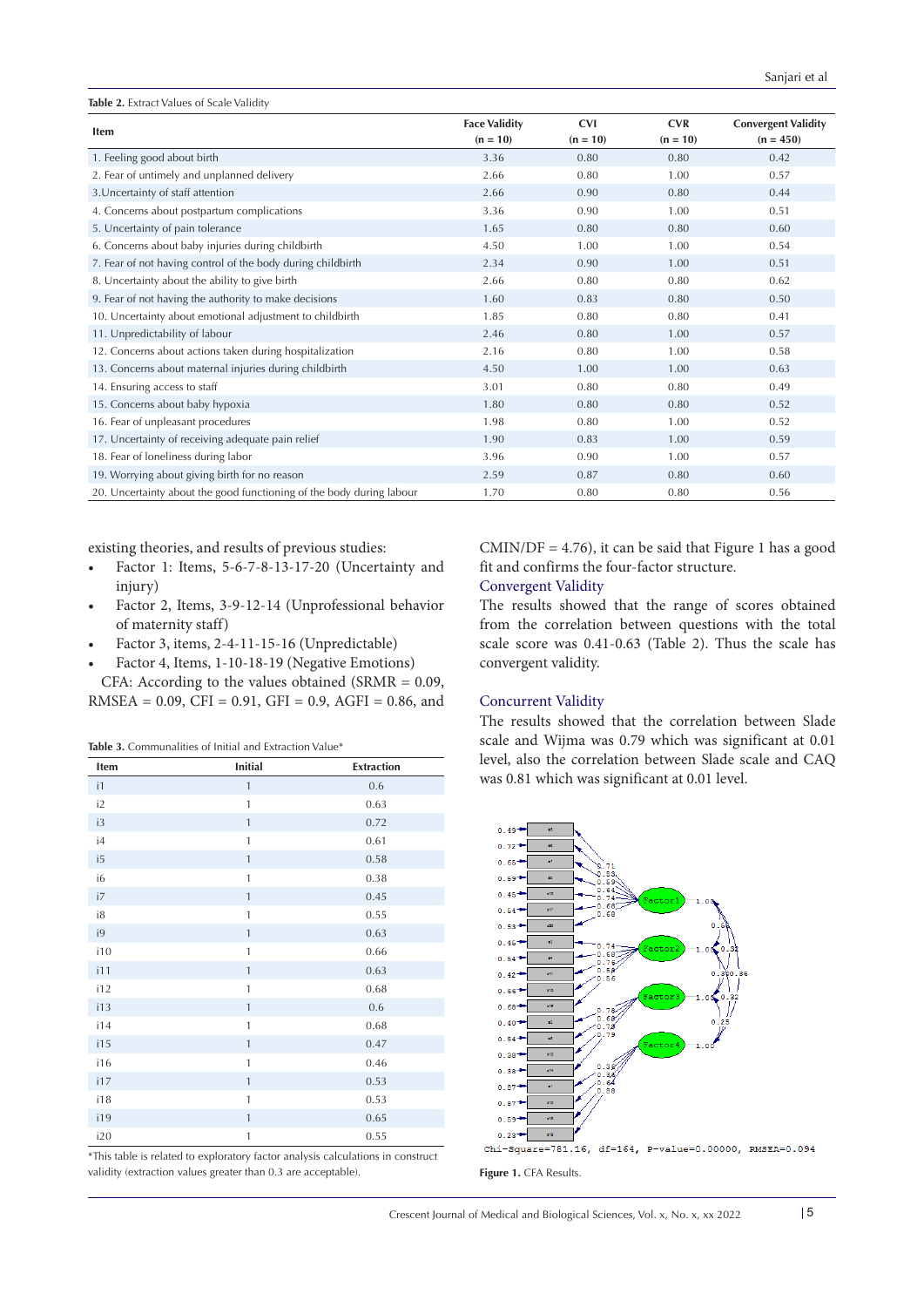#### **Table 4.** Total Variance Explained\*

|                           | <b>Initial Eigenvalues</b> |       |                            |              | <b>Extraction Sums of Squared Loadings</b> |              |              | <b>Rotation Sums of Squared Loadings</b> |              |  |
|---------------------------|----------------------------|-------|----------------------------|--------------|--------------------------------------------|--------------|--------------|------------------------------------------|--------------|--|
| Component<br><b>Total</b> |                            |       | % Of Variance Cumulative % | <b>Total</b> | % Of Variance                              | Cumulative % | <b>Total</b> | % Of Variance                            | Cumulative % |  |
|                           | 5.55                       | 27.77 | 27.77                      | 5.55         | 27.77                                      | 27.77        | 3.68         | 18.39                                    | 18.39        |  |
| 2                         | 2.33                       | 11.67 | 39.45                      | 2.33         | 11.67                                      | 39.45        | 2.9          | 14.51                                    | 32.89        |  |
| $\overline{3}$            | , 99                       | 9.96  | 49.4                       | 1.99         | 9.96                                       | 49.4         | 2.89         | 14.44                                    | 47.33        |  |
| $\overline{4}$            | .69                        | 8.47  | 57.87                      | .69          | 8.47                                       | 57.87        | 2.11         | 10.54                                    | 57.87        |  |

\*This table is related to EFA calculations (It consists of four dimensions, which in total, these dimensions explain 57.87% of the variance of FOC).

#### Reliability

#### *Internal Consistency Reliability*

The got α coefficient was 84% for the whole scale and 84% for the first subscale, 84% for the second subscale, 80% for the third subscale, and 70% for the fourth subscale (Table 6). Split-half reliability results indicate acceptable validity because α value for each half is greater than 0.7 (57). Therefore, the scale has good internal compatibility (Table 6).

**Table 5.** Rotated Component Matrix\*

| Item | Component |                |         |                |  |  |
|------|-----------|----------------|---------|----------------|--|--|
|      | 1         | $\overline{2}$ | 3       | $\overline{4}$ |  |  |
| i1   | $-0.08$   | $-0.21$        | $-0.05$ | 0.74           |  |  |
| i2   | 0.16      | 0.1            | 0.77    | 0.05           |  |  |
| i3   | 0.08      | 0.84           | 0.02    | $-0.08$        |  |  |
| i4   | 0.14      | 0.08           | 0.76    | $-0.07$        |  |  |
| i5   | 0.74      | 0.06           | 0.14    | 0.12           |  |  |
| i6   | 0.55      | 0.22           | 0.15    | 0.06           |  |  |
| i7   | 0.65      | 0.01           | 0.15    | $\overline{0}$ |  |  |
| i8   | 0.74      | 0.05           | 0.05    | $-0.02$        |  |  |
| i9   | 0.07      | 0.77           | 0.19    | $\overline{0}$ |  |  |
| i10  | $-0.12$   | $-0.17$        | $-0.06$ | 0.78           |  |  |
| i11  | 0.25      | 0.09           | 0.75    | $-0.03$        |  |  |
| i12  | 0.17      | 0.79           | 0.12    | 0.09           |  |  |
| i13  | 0.72      | 0.07           | 0.28    | 0.04           |  |  |
| i14  | 0.1       | 0.81           | 0.12    | $-0.04$        |  |  |
| i15  | 0.16      | 0.09           | 0.66    | 0.07           |  |  |
| i16  | 0.16      | 0.11           | 0.63    | 0.16           |  |  |
| i17  | 0.7       | 0.15           | 0.12    | 0.04           |  |  |
| i18  | 0.21      | 0.25           | 0.16    | 0.63           |  |  |
| i19  | 0.25      | 0.24           | 0.2     | 0.7            |  |  |
| i20  | 0.72      | 0.06           | 0.19    | $-0.04$        |  |  |

\*This table is related to EFA calculations in construct validity (In this table, the questions related to the four dimensions extracted in Table 4 are specified).

| Table 6. Extract Values of Scale Reliability |  |  |  |  |  |  |
|----------------------------------------------|--|--|--|--|--|--|
|----------------------------------------------|--|--|--|--|--|--|

# *Stability Reliability (Test-Retest)*

Based on the results, the estimated value of the correlation between the responses of the 2 times was 0.6, which is significant at the level of 0.01. Therefore, the scale has acceptable stability reliability (Table 6).

# **Discussion**

This study examined the validity of the Slade FOC scale for the first time. Although in the original study (Slade study) this scale was extracted after interviews with women, the face validity assessment was performed both qualitatively and quantitatively in our research. The results showed that the scale has acceptable face validity.

The results also showed that the scale has acceptable content validity. Slade also confirmed the content validity of this scale, but the present study has calculated the amount of CVR and CVI.

The construct validity by factor analysis method has not been investigated for this scale. Our study is the first study to examine the construct validity of this scale. The results of EFA showed that the Slade scale with 20 questions comprised four factors: 1) Uncertainty and injury 2) Unprofessional behavior of maternity staff 3) Unpredictable 4) Negative emotions.

The multifactorial nature of the FOC in this study, like other studies, has been confirmed. In these scales, the factor structure of FOC has been confirmed from the maximum nine-factor structure in the Fairbrother scale to the minimum structure of three factors in the CAQ scale (42,43,47,48,58,59).

Since factor 1 (Uncertainty and injury) of the research scale measures fears related to "injury", "pain", "control" and "ability", so this factor is in line with the factors of "pain",

| Domains/Scales                             | Number of Items | Mean (SD)    | Cronbach's Alpha |
|--------------------------------------------|-----------------|--------------|------------------|
| Whole scale                                | 20              | 31.1 (11.56) | 0.84             |
| Uncertainty and injury                     |                 | 10.32(5.70)  | 0.84             |
| Unprofessional behavior of maternity staff | $\overline{4}$  | 6.28(4.03)   | 0.84             |
| Unpredictable                              | 5               | 6.66(4.17)   | 0.80             |
| Negative emotions                          | $\overline{4}$  | 7.85(3.46)   | 0.70             |
| Part 1                                     | 10              | 16.18(5.34)  | 0.71             |
| Part 2                                     | 10              | 14.93 (6.74) | 0.78             |
| Correlation between part 1 & part 2        |                 | $0.83*$      |                  |
| Coefficient of stability                   |                 | $0.78*$      |                  |
| *Significant at the 0.01 level.            |                 |              |                  |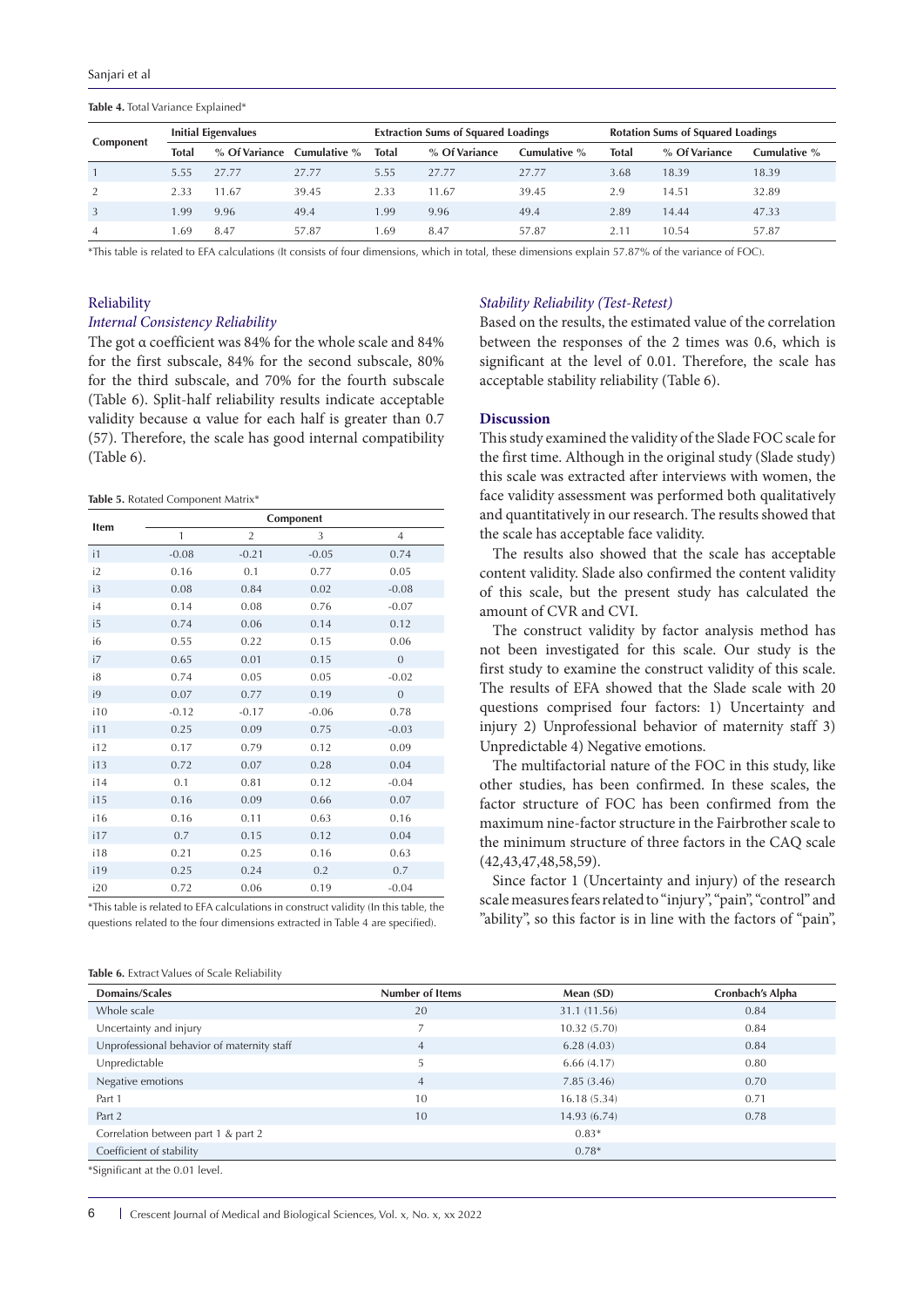"harm" and "damage" of the Fairbrother scale, factors of "self-efficacy" and "negative evaluation" Persian version of Wijma scale, factor of "fear of events" Persian version of CAQ scale, factors of "own capacity" and "participation" in the CEQ scale, and factors of "childbirth" and "child and mother well-being" in the Melander scale because these factors have questions similar to the questions of factor 1 of this research (20,41,48,58,59).

Factor 2 (Unprofessional behavior of maternity staff) measures fears related to "attention and care" and "skill", so this factor is in line with the factor of "fear of the performance of staff" Persian version of CAQ scale, factors of "professional support" and "participation" in the CEQ scale and factor of "health care staff" in the Melander scale because these factors also have questions similar to factor 2 (41,58,59).

Factor 3 (Unpredictable) measures fears related to "unpredictable events and complications", so this factor is aligned with the factor of "damage" of the Fairbrother scale and factors of "childbirth", "child and mother wellbeing", "family life" and "cesarean section" in the Melander scale because these factors also have questions similar to factor 3 (48,59).

Factor 4 (Negative emotions) measures fears related to "loneliness" and "worry", so this factor is aligned with factors of "body image concerns", and "attitudes toward childbirth" in the Brunton (60) scale, the factor of lack of self-efficacy Persian version of Wijma scale, some questions of the factor "fear of pain and stress" Persian version of the CAQ scale and factor of "own capacity" in the CEQ scale because these factors also have questions similar to factor 4 (20,41,58).

The results of the convergent validity evaluation showed that all items had an acceptable correlation with the total score, which indicates that the scale has acceptable convergent validity. Although the convergent validity of the Slade scale has not been evaluated in any study so far, some childbirth fear scales that had similar questions to the Slade scale, such as the pregnancy-related Anxiety Scale (60), CAQ (41), WED-Q (44) and Delivery Fear Scale (61), reported acceptable convergent validity.

The results also showed that there is a significant correlation between the Slade scale and the CAQ (41) and WED-Q (44) which indicates the concurrent validity of this scale. The reason for this correlation is the overlap of some Slade scale items with the items of the two mentioned scales, which have high concurrent validity with other tools of FOC.

The reliability of the scale was confirmed and accepted by using α coefficient, Split-half, and stability methods, which can be inferred that the instrument has relatively acceptable reliability.

This scale differs from other existing FOC scales. The first difference is related to the understanding of the questions by the target community. As Slade showed in a study, the questions on this scale are clearer and more understandable than other scales of FOC (19).

Another difference between this scale and other scales is the coverage of a wide range of physical and emotional fears. Also, many FOC scales, such as the WED-Q and CAQ, measure women's perceptions or attitudes toward childbirth, while the Slade scale is a dedicated scale for FOC.

The last difference is related to updating the concept of FOC in the Slade scale. Because fear is a concept that changes over time, for example, the fear of mother and child death has been one of the common fears during childbirth, now with the expansion of facilities across the country, even in rural areas, this fear is less seen.

The advantages of this questionnaire are its multifactorial nature, the low number of items (20 items), and its date of construction compared to other scales because most of the scales available are before 2010. However, the Fairbrother scale in 2021 with 40 items provided.

# Limitations of the Study

One limitation of this research is the statistical population of the research which is limited to Anbarabad city and since this city is one of the deprived cities in Iran in terms of facilities, generalization of results to other cities and other women should be done with caution. Also, considering the elimination of women with a history of mental illness, using this scale among these women can lead to incorrect results.

Therefore, the Slade FOC scale can be used in future research to screen high-risk women, and this study could be performed in women with a history of depression and non-pregnant women in other cities.

# **Conclusions**

According to the results the Slade FOC scale has acceptable psychometric properties. Therefore, it is suggested that for further clinical use, similar studies be performed in different populations and larger samples.

# **Authors' Contribution**

SHSA and KA designed the study and conducted the research. SHSA, KA and MRMS monitored, evaluated, and analyzed the results. SHSA And AAF Reviewed the article. All authors approve the final version and are responsible for data integrity.

#### **Conflict of Interests**

Authors have no conflict of interest.

#### **Ethical Issues**

This research project has been approved by the ethics committee of Kerman University of Medical Sciences, Kerman, Iran (Code: IR.KMU.REC.1400.564).

#### **Financial Support**

No funding was received for this study.

# **Acknowledgments**

We are grateful for the cooperation of Jiroft University of Medical Sciences and the women participating in this research.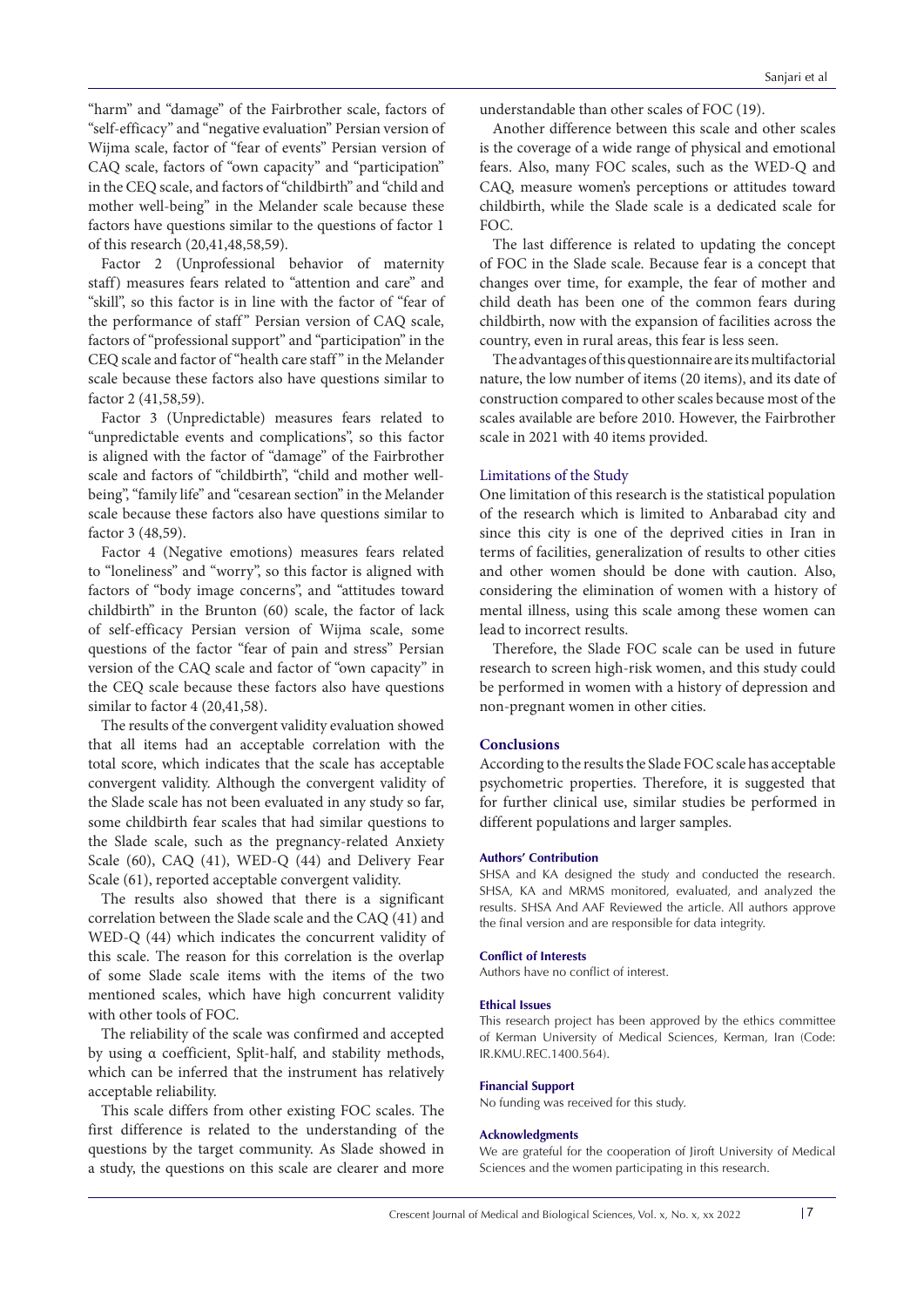#### **References**

- 1. Wigert H, Nilsson Ch, Dencker A, et al. Women's experiences of fear of childbirth: A metasynthesis of qualitative studies. Int J Qual Stud Health Well-being. 2020;15(1):1704484. doi:10.1080/1748 2631.2019.1704484
- 2. Challacombe FL, Nath S, Trevillion K, et al. Fear of childbirth during pregnancy: Associations with observed mother-infant interactions and perceived bonding. Arch Womens Ment Health. 2021;24(3):483-492. doi:10.1007/s00737-020-01098-w
- 3. Sanjari Sh, Chaman R, Salehin Sh, et al. Update on the global prevalence of severe fear of childbirth in low-risk pregnant women: A systematic review and meta-analysis. Int J Womens Health Reprod Sci. 2022;10(1):3-10. doi:10.15296/ijwhr.2022.02
- 4. Striebich S, Ayerle GM. Severe fear of childbirth of pregnant women in Germany: Experiences and collective frames of orientation regarding antenatal care and birth preparation – a reconstructive study. GMS Z Hebammenwiss. 2020;7:1-24. doi:10.3205/zhwi000015
- 5. Johnson AR, Kumar MG, Jacob R, et al. Fear of childbirth among pregnant women availing antenatal services in a Maternity Hospital in Rural Karnataka. Indian J Psychol Med. 2019;41(4):318-322. doi:10.4103/IJPSYM.IJPSYM\_292\_18
- 6. Onchonga D, Moghaddam Hosseini V, Keraka M, et al. Prevalence of fear of childbirth in a sample of gravida women in Kenya. Sex Reprod Healthc. 2020;24:100510. doi:10.1016/j. srhc.2020.100510
- 7. Gelaw T, Ketema TG, Beyene K, et al. Fear of childbirth among pregnant women attending antenatal care in Arba Minch town, southern Ethiopia: A cross-sectional study. BMC Pregnancy Childbirth. 2020;20(1):672. doi:10.1186/s12884-020-03367-z
- 8. Golmakani N, Gholami M, Shaghaghi F, et al. Relationship between fear of childbirth and the sense of cohesion with the attachment of pregnant mothers to the fetus. J Educ Health Promot. 2020;9(1):261. doi:10.4103/jehp.jehp\_46\_20
- 9. Nguyen LD, Nguyen LH, Ninh LT, et al. Fear of childbirth and preferences for prevention services among urban pregnant women in a developing country: A multicenter, cross-sectional study. Int J Environ Res Public Health. 2021;18(10):5382.
- 10. Onchonga D. Prenatal fear of childbirth among pregnant women and their spouses in Kenya. Sex Reprod Healthc. 2021;27(5):100593. doi:10.1016/j.srhc.2020.100593
- 11. O'Connell MA, Khashan AS, Leahy-Warren P. Women's experiences of interventions for fear of childbirth in the perinatal period: A meta-synthesis of qualitative research evidence. Women Birth. 2021;34(3):e309-e321. doi:10.1016/j.wombi.2020.05.008
- 12. Ilska M, Brandt-Salmeri A, Kołodziej-Zaleska A, et al. Factors associated with fear of childbirth among Polish pregnant women. Sci Rep. 2021;11(1):4397. doi:10.1038/s41598-021-83915-5
- 13. Ryding EL, Lukasse M, Kristjansdottir H, et al. Pregnant women's preference for cesarean section and subsequent mode of birth–a six-country cohort study. J Psychosom Obstet Gynaecol. 2016;37(3):75-83. doi:10.1080/0167482x.2016.1181055
- 14. Goutaudier N, Bertoli Ch, Séjourné N, et al. Childbirth as a forthcoming traumatic event: Pretraumatic stress disorder during pregnancy and its psychological correlates. J Reprod Infant Psychol. 2019;37(1):44-55. doi:10.1080/02646838.2018.15042 84
- 15. Kabukcu C, Sert C, Gunes C, et al. Predictors of prenatal distress and fear of childbirth among nulliparous and parous women. Niger J Clin Pract. 2019;22(12):1635-1643. doi:10.4103/njcp. njcp\_613\_18
- 16. Webb R, Bond R, Romero-Gonzalez B, et al. Interventions to treat fear of childbirth in pregnancy: A systematic review and meta-analysis. Psychological Medicine. 2021;51:1964-1977. doi:10.1017/S0033291721002324
- 17. Nath S, Busuulwa P, Ryan EG, et al. The characteristics and prevalence of phobias in pregnancy. Midwifery. 2020; 82:102590. doi:10.1016/j.midw.2019.102590
- 18. Slade P, Balling K, Houghton G, et al. A new scale for fear of

childbirth: the fear of childbirth questionnaire (FCQ). J Reprod Infant Psychol. 2021;24:1-11. doi:10.1080/02646838.2021.192 8615

- 19. Slade P, Balling K, Sheen K, et al. Identifying fear of childbirth in a UK population: Qualitative examination of the clarity and acceptability of existing measurement tools in a small UK sample. BMC Pregnancy Childbirth. 2020;20(1):553. doi:10.1186/s12884- 020-03249-4
- 20. Andaroon N, Kordi M, Ghasemi M, et al. The validity and reliability of the Wijma delivery expectancy/experience questionnaire (Version A) in primiparous women in Mashhad, Iran. Iran J Med Sci. 2020;45(2):110-117. doi:10.30476/ijms.2019.45326
- 21. Dadvar R, Bashar F. Pathology of superstitions in religion, family and marriage in Anbarabad city. In: Islamic Azad University KB, editor. Regional Conference on Development Challenges and Strategies in Deprived Areas; 2016-09-27; Kahnooj: Knowledge Reference; 2013.
- 22. Hajinejad A, Yaghfori H, Sanjari A. Study the ecological effects of segregation on social sustainability (case study: Anbarabad city). J Discip Geogr. 2016;3:35-60.
- 23. Rothwell E, Brassil D, Barton-Baxter M, et al. Informed consent: Old and new challenges in the context of the COVID-19 pandemic. J Clin Transl Sci. 2021;5(1):e105. doi:10.1017/cts.2021.401
- 24. Khalil K, Das P, Kammowanee R, et al. Ethical considerations of phone-based interviews from three studies of COVID-19 impact in Bihar, India. BMJ Glob Health. 2021;6(Suppl):e005981. doi:10.1136/bmjgh-2021-005981
- 25. Arabi S, Rezaee M, Robab Sahaf, Rassafiani M, Hosseini H, Mirzakhany N, et al. Validity and reliability of the Persian version of measurement of the quality of life of people with disabilities. Pajoohande. 2014;19:91-8.
- 26. Simbar M, Rahmanian F, Nazarpour S, Ramezankhani A, Eskandari N, Zayeri F. Design and psychometric properties of a questionnaire to assess gender sensitivity of perinatal care services: a sequential exploratory study. BMC Public Health. 2020;20:1063. doi:10.1186/s12889-020-08913-0
- 27. Bahariniya S, Ezatiasar M, Madadizadeh F. A brief review of the types of validity and reliability of scales in medical research. J Community Health Res. 2021;10(2):100-102. doi:10.18502/jchr. v10i2.6582
- 28. Nikrouz L, Alhani F, Ebadi A, et al. The spirituality in caregivers and families with chronic patients: Psychometric of caregiver's spiritual empowering scale. Crescent J Med Biol Sci. 2020;7(4):474-487.
- 29. Abbaspoor Z, Javadifar N, Miryan M, et al. Psychometric properties of the Iranian version of mindful eating questionnaire in women who seeking weight reduction. J Eat Disord. 2018;6:33. doi:10.1186/s40337-018-0220-4.
- 30. Najafi M, Kohan N, Najafi M, et al. Assessment of validity and reliability of attitudes to health professionals questionnaire (AHPQ) in Iran (Persian). Res Med Educ. 2015;7(2):21-28. doi:10.18869/ acadpub.rme.7.2.21
- 31. Bokaie M, Simbar M, Yassini Ardekani SM. Validity and reliability of sexual behavior of infertile women questionnaire: Investigating the development and psychometric properties. Int J Womens Health Reprod Sci. 2019;7(2):190-195. doi:10.15296/ijwhr.2019.32
- 32. Monazam M, Laal F, Sarsangi V, et al. Designing and determination of validity and reliability of the questionnaire increasing the duration of using the hearing protection device by workers based on BASNEF model (Persian). J Ilam Univ Medical Sci. 2018;25(6):21-28. doi:10.29252/sjimu.25.6.21.
- 33. Kaveh R, Kamali K, Pool M, Sadeghi G. Development and validation of a checklist for urban health service centers in terms of health, Safety and environmental management. J Hum Environ Health Promot. 2021;7:101-7. doi:10.52547/jhehp.7.2.101
- 34. Sanjari Sh, Kamali A, Amirfakhraei A, et al. Construction and validation of a self-report violence scale in Iranian women. J Fundam Mental Health. 2021;23(3):181-189. doi:10.22038/ JFMH.2021.18583.
- 35. Chan L, Idris N. Validity and Reliability of The Instrument Using